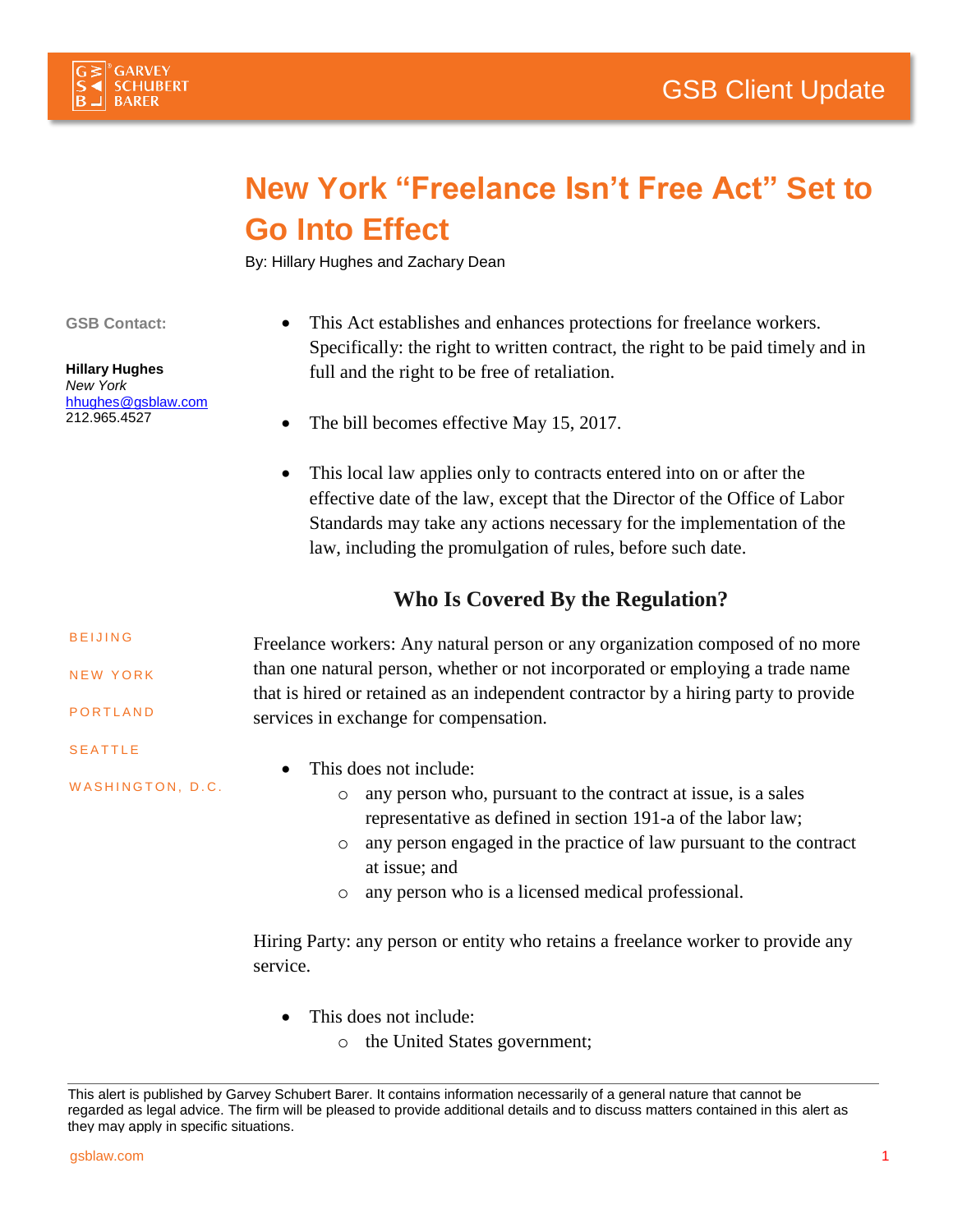

- o the state of New York, including any office, department, agency, authority or other body of the state including the legislature and the judiciary;
- o the City of New York, including any office, department, agency or other body of the City of New York;
- o any other local government, municipality or county; or
- o any foreign government.

The Act is not clear on the geographic scope of the Act. A conservative approach would be to assume that it applies to freelance workers located in New York, hiring parties located in New York services performed in New York.

## **What Is Required?**

Written Contract: A written contract is required whenever a hiring party retains the services of a freelance worker and the contract between them has a value of \$800 or more, either by itself or when aggregated with all contracts for services between the same hiring party and freelance worker during the 120 days immediately preceding the date on which the parties entered into the current contract. Each party to the written contract is required to retain a copy of the contract.

- The written contract must include, at a minimum, the following:
	- o The name and mailing address of both the hiring party and the freelance worker;
	- o An itemization of all services to be provided by the freelance worker, the value of the services to be provided pursuant to the contract and the rate and method of compensation; and
	- o The date on which the hiring party must pay the contracted compensation or the mechanism by which such date will be determined.
	- o The Director of the Office of Labor Standards may, by rule, require additional terms to ensure that the freelance worker and the hiring party understand their obligations under the contract.

Lawful Payment Practices: The freelance worker must be paid the contracted compensation either:

- On or before the compensation due date pursuant to the contract; or
- If the contract does not specify when the hiring party must pay the contracted compensation or the mechanism by which such date will be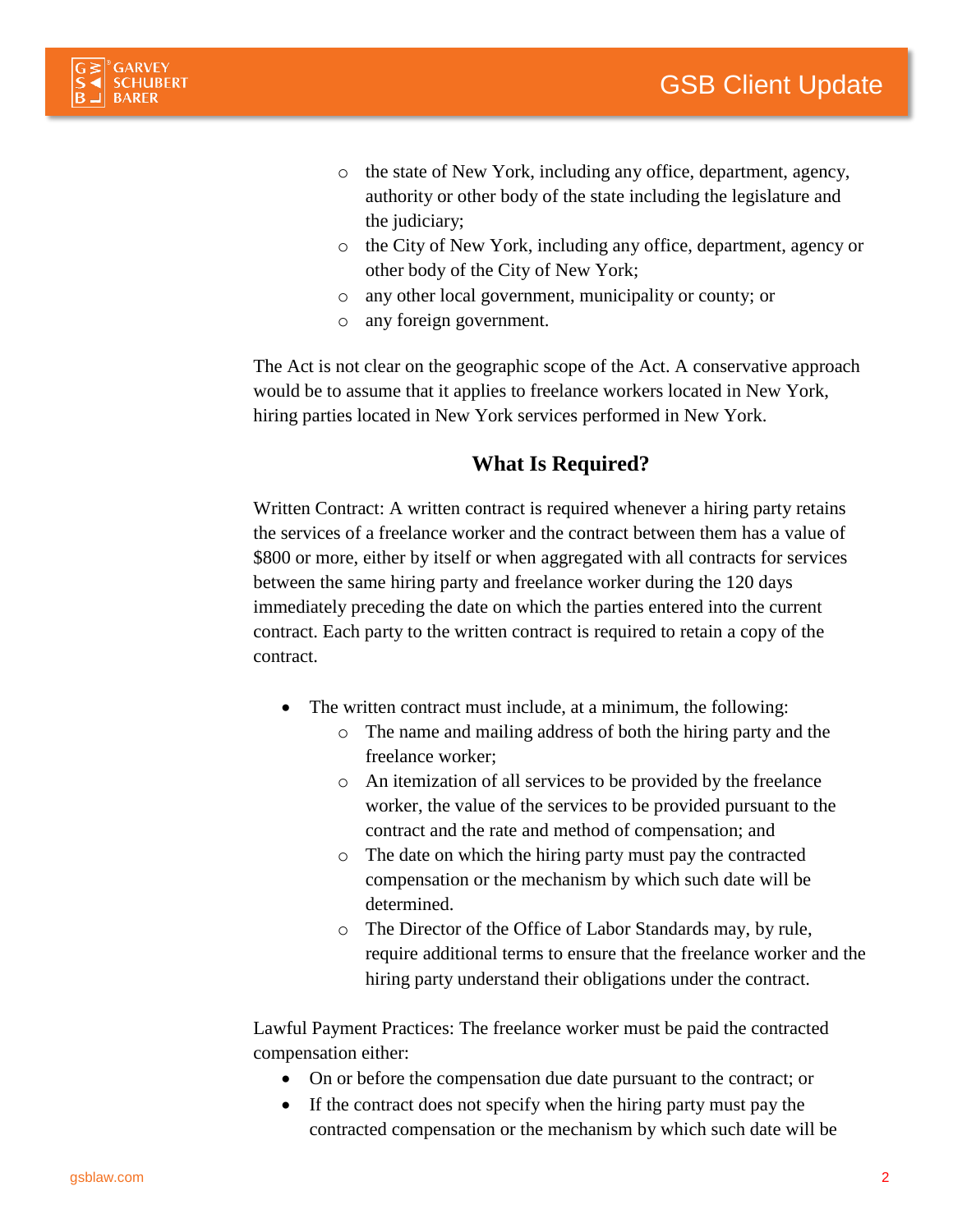

determined, no later than 30 days after the completion of the freelance worker's services under the contract.

 Once the freelance worker has commenced performance of the services under the contract, the hiring party must not require, as a condition of timely payment, that the freelance worker accept less compensation than the amount of the contracted compensation.

No Retaliation: The hiring party may not threaten, intimidate, discipline, harass, deny a work opportunity to or discriminate against a freelance worker, or take any other action that penalizes a freelance worker for, or is reasonably likely to deter a freelancer worker from, exercising or attempting to exercise any right guaranteed in the Act, or from obtaining future work opportunity because the freelance worker has done so.

## **What Are the Penalties for Failing to Comply With the Requirements?**

A hiring party who is in violation of the rules is liable for damages and an award of reasonable attorney's fees and costs.

- Violation of Written Contract Requirement: A hiring party who is found liable on a claim alleging a violation of the written contract requirements shall be liable for statutory damages of \$250 to the freelance worker.
	- o A hiring party who is found liable for violation of the written contract requirement and one or more other violations of the Act, (such as a violation of rules against unlawful payment practices or rules against retaliation) is liable for statutory damages to the freelance worker equal to the value of the underlying contract for the violation of the written contract requirements in addition to the remedies specified in the Act for the other violations.
- Violation of Rules against Unlawful Payment Practices: In addition to any other damages awarded to the freelance worker pursuant to the Act, a hiring party who is found liable for a violation of the rules against unlawful payment practices is liable to the freelance worker for double damages, injunctive relief and other such remedies as may be appropriate.
- Violation of Rules against Retaliation: In addition to any other damages awarded pursuant to the Act, a hiring party who is found liable for a violation of the rules against retaliation is liable for statutory damages to the freelance worker equal to the value of the underlying contract for each violation of the rules against retaliation.